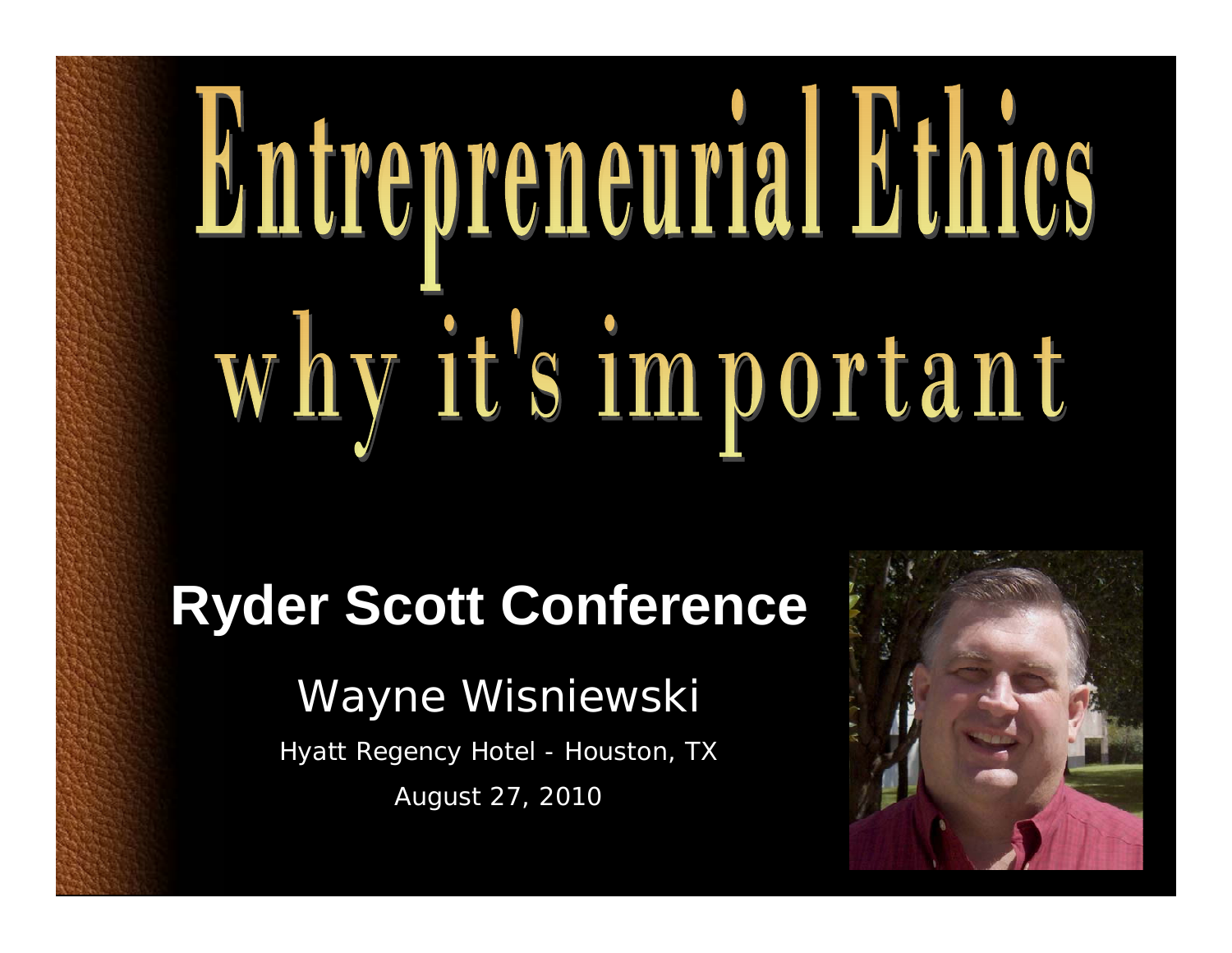What is "Ethics"?

# **Ethical**

**principled, fair, honest, truthful, "having integrity"**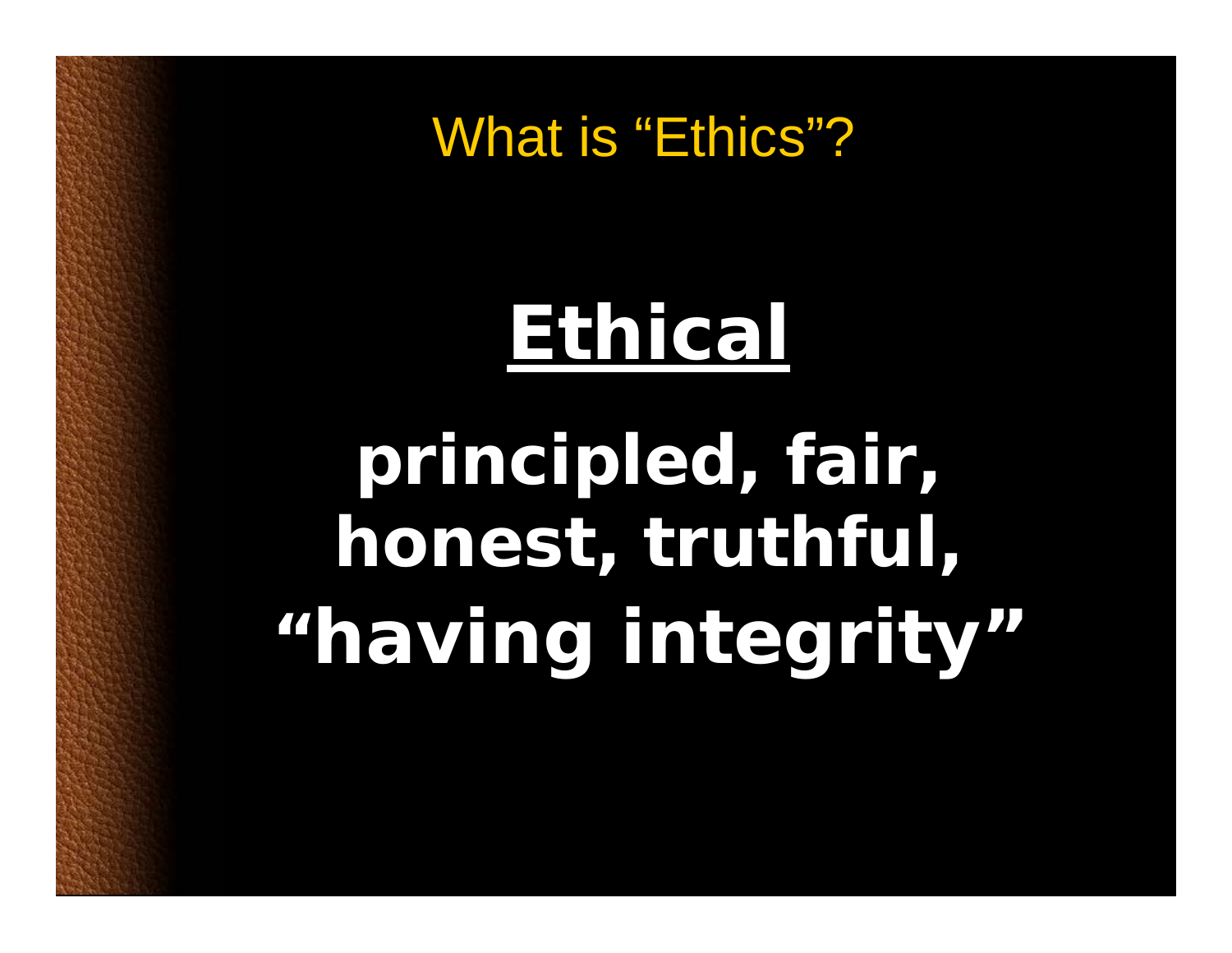# Stat of the Week

**Ready to Go:** Americans feel workplace trust and ethics diminished during the recession and 34% of workers say they plan to seek a new job once the economy picks up, according to a survey by Deloitte". Here's a look at why they're ready to go:



\*A Deloitte LLP survey of 754 employees

From the Wall Street Journal online – 8/8/2010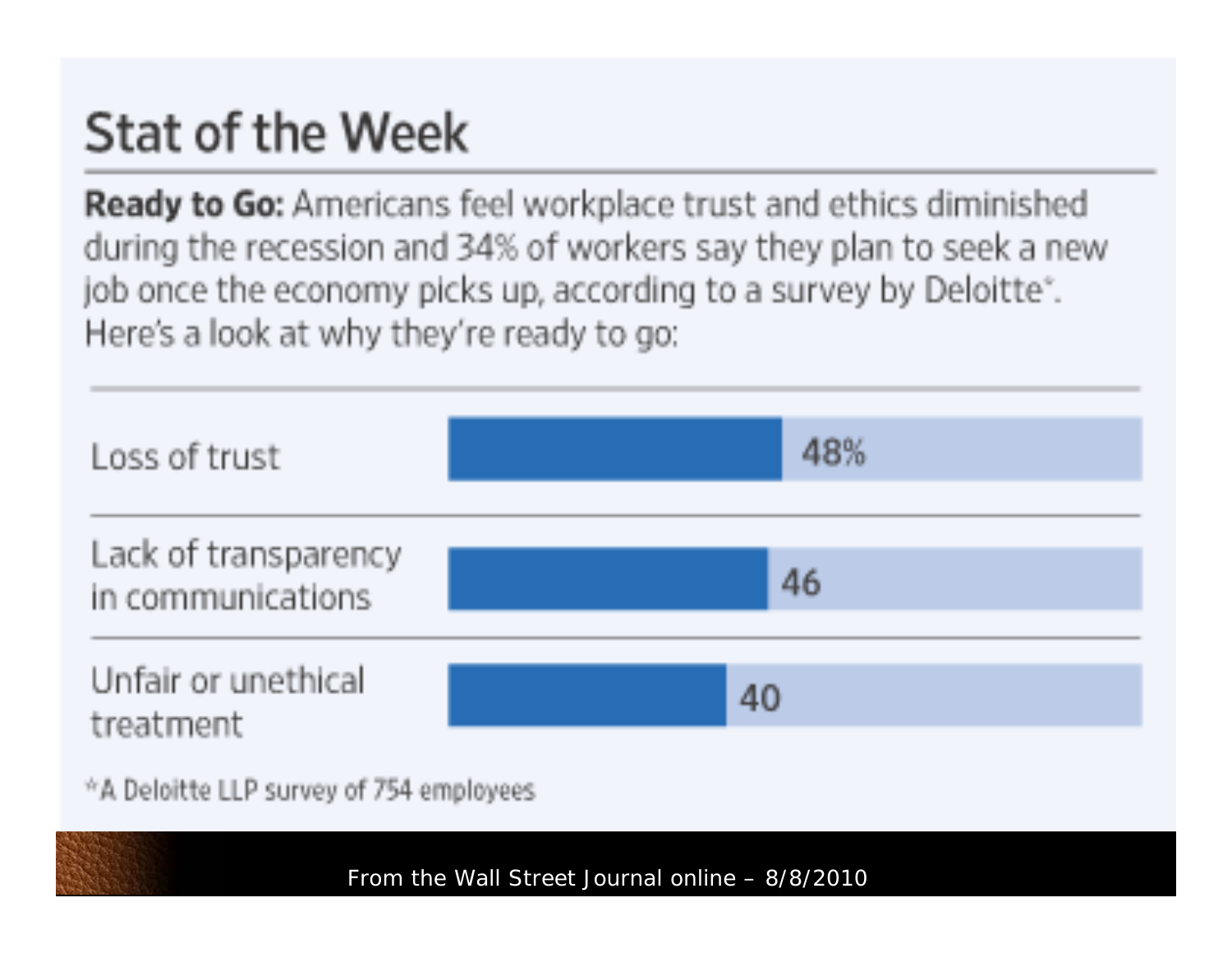### Why is "Ethics" Important?

- Success as a small venture is tied to being viewed as a person and enterprise of integrity (Ethics=Integrity)
	- $\checkmark$  Integrity is required to secure funding & resources
	- $\checkmark$  Integrity required to secure customers
	- $\sqrt{ }$  Basically, unless an enterprise can convince people it is ethical, failure is on the horizon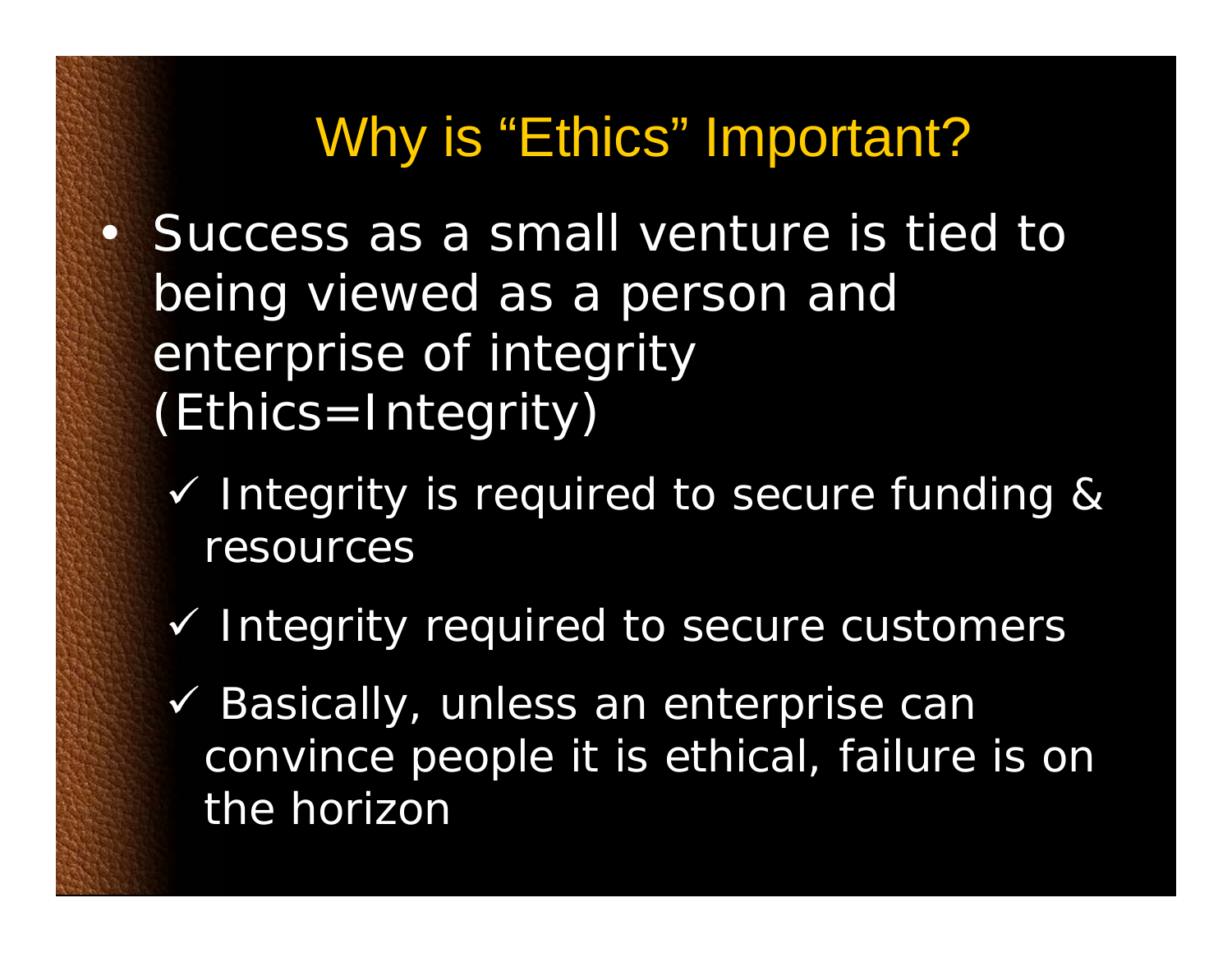#### What's Your Risk Tolerance?

- Large impact on stakeholders they rely on YOU, not a large organization!
- Who are your stakeholders?
- Huge risk in getting it wrong
- What's the worst thing that can happen?

#### **Get it wrong: lose your business, pay the fines, go to jail**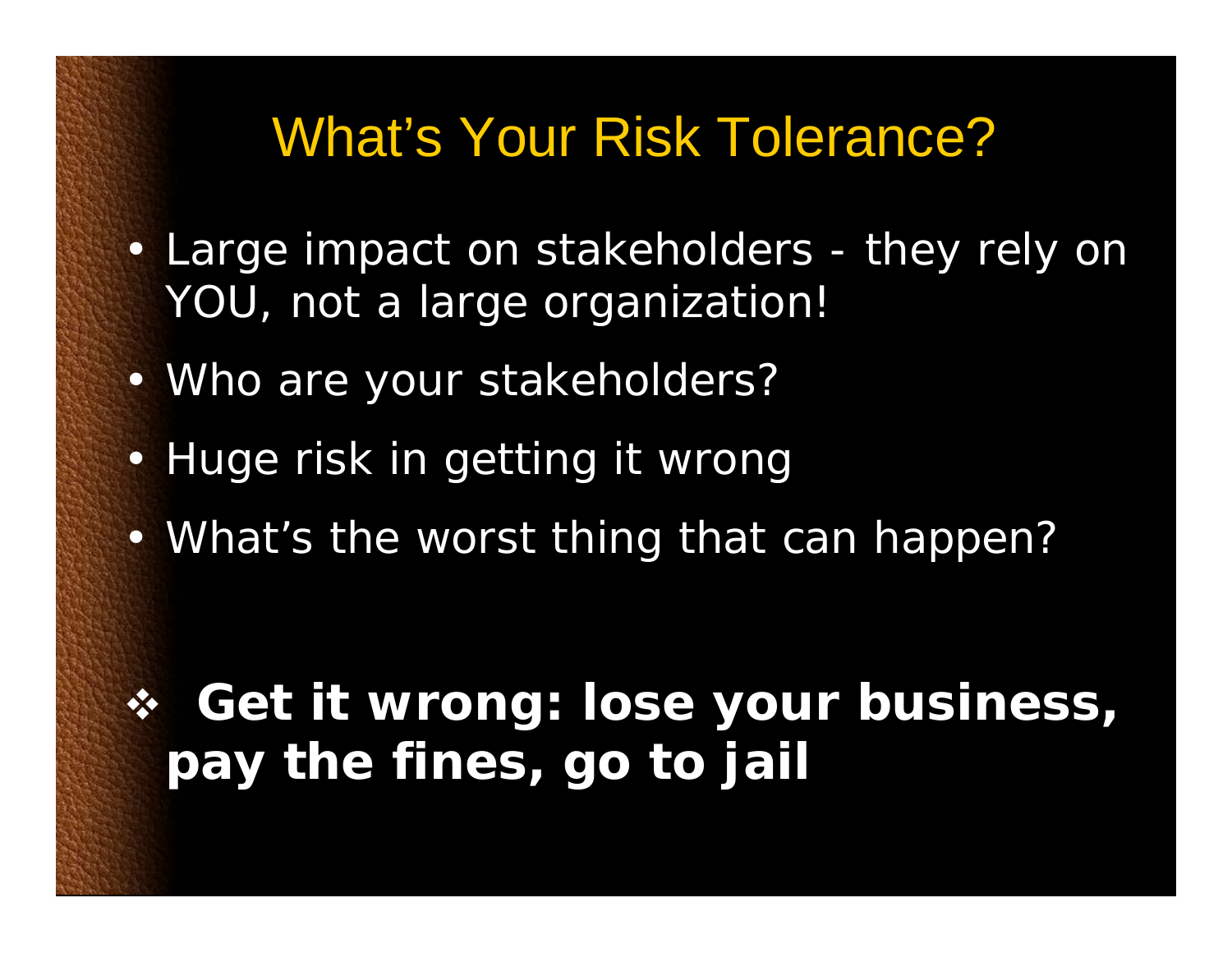# Where do you go for help?

- •Decisions can be complex & uncertain
	- $\checkmark$  little support
	- $\checkmark$  the buck stops here
- • Where do you go for guidance?
	- $\checkmark$  board
	- $\checkmark$  management
	- $\checkmark$  peers
	- $\checkmark$  decision framework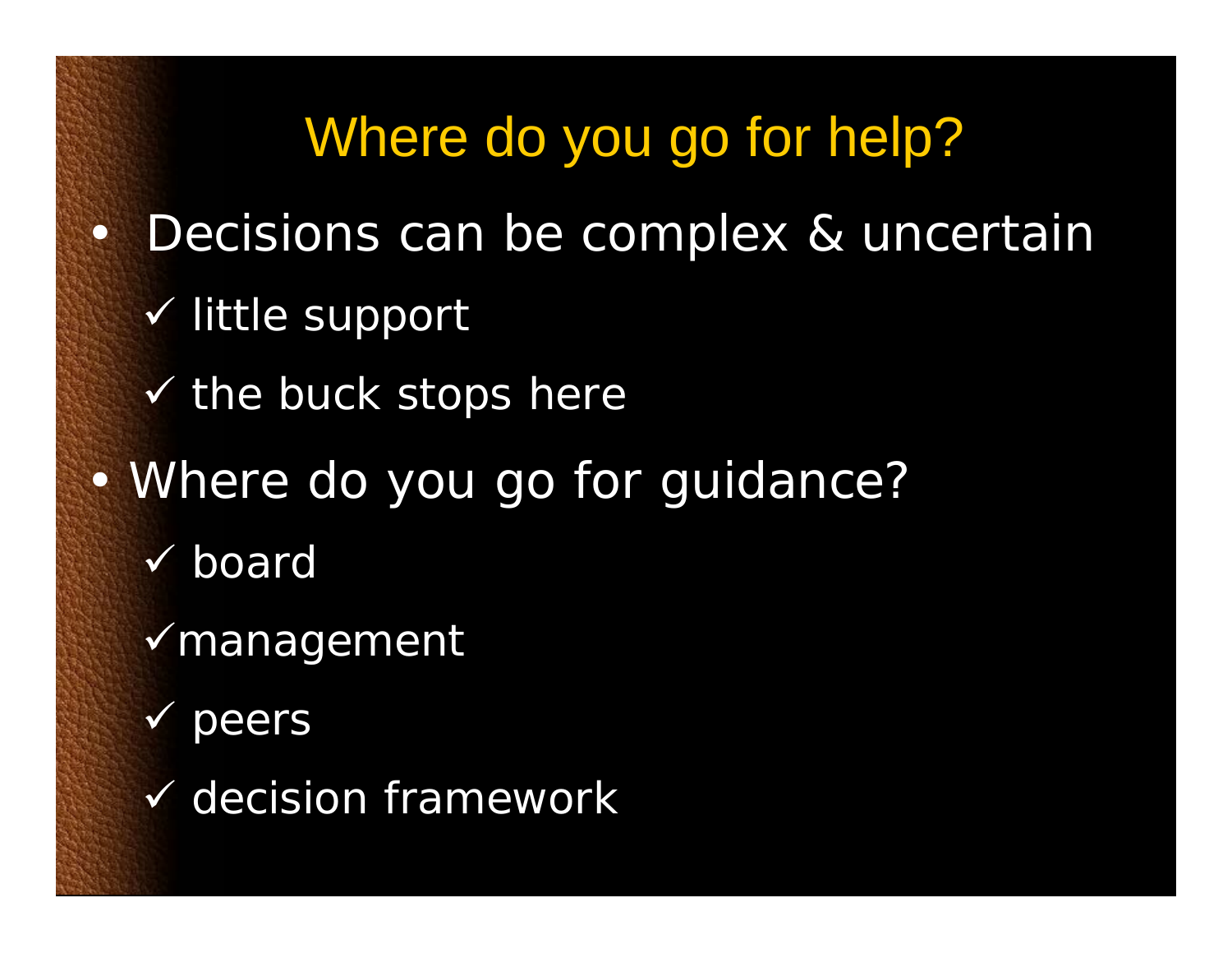#### Decision Framework – some help! Ask yourself:

- Would the resulting action be legal?
- Does the action conform to general practices and standards?
- Have I consulted with others regarding the action and possible consequences?
- Would stakeholders see the action as responsible stewardship?
- Would I mind having information regarding the decision made public?
- Would I feel good about the resulting action?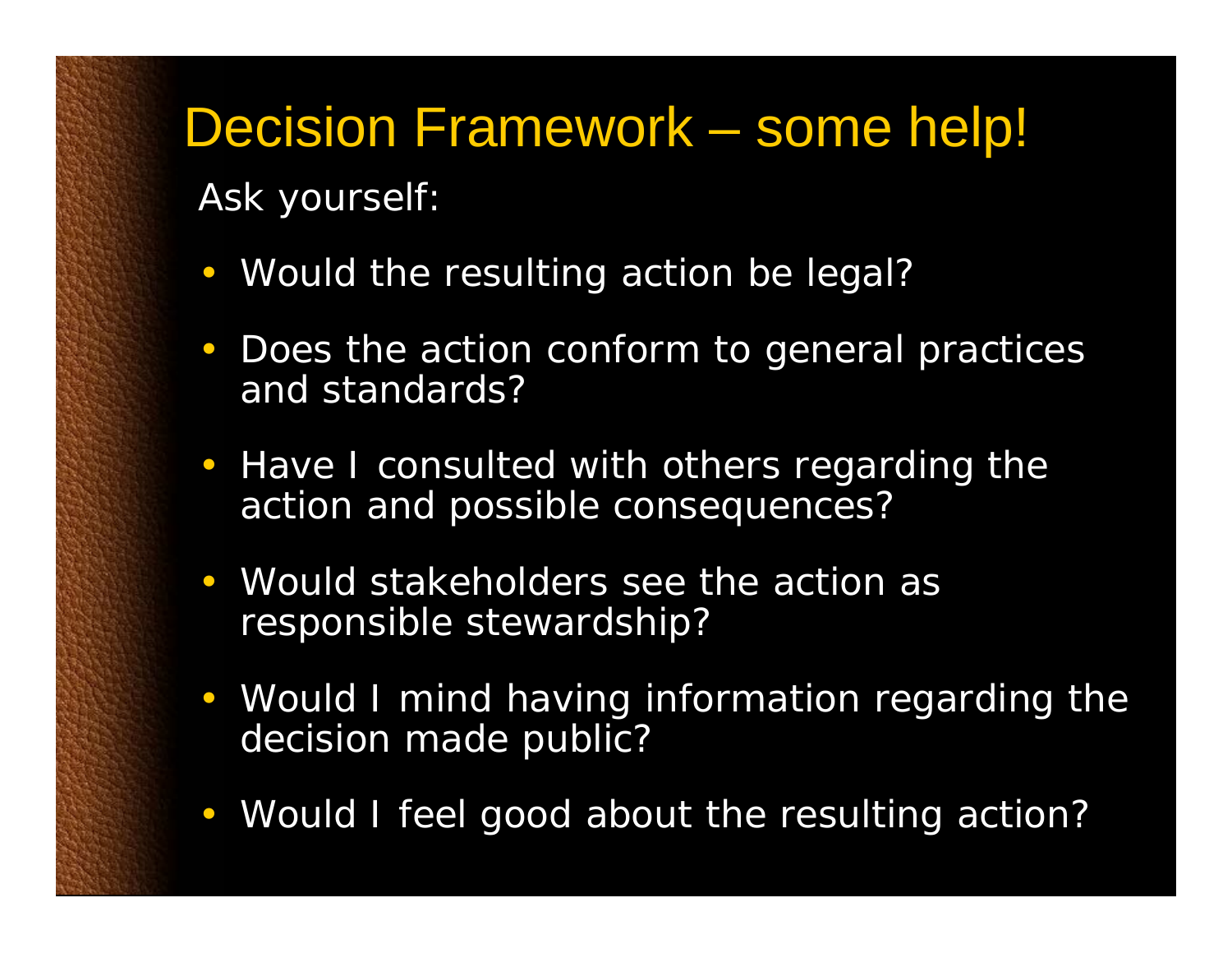Some More Thoughts on Ethics and Leadership…

- Who is a leader?
- • What is your role as leader?
	- –Set the right example
	- Ensure an environment that fosters ethical behavior
	- No tolerance for unethical behavior
	- When is the last time someone was fired for unethical behavior? (business risk)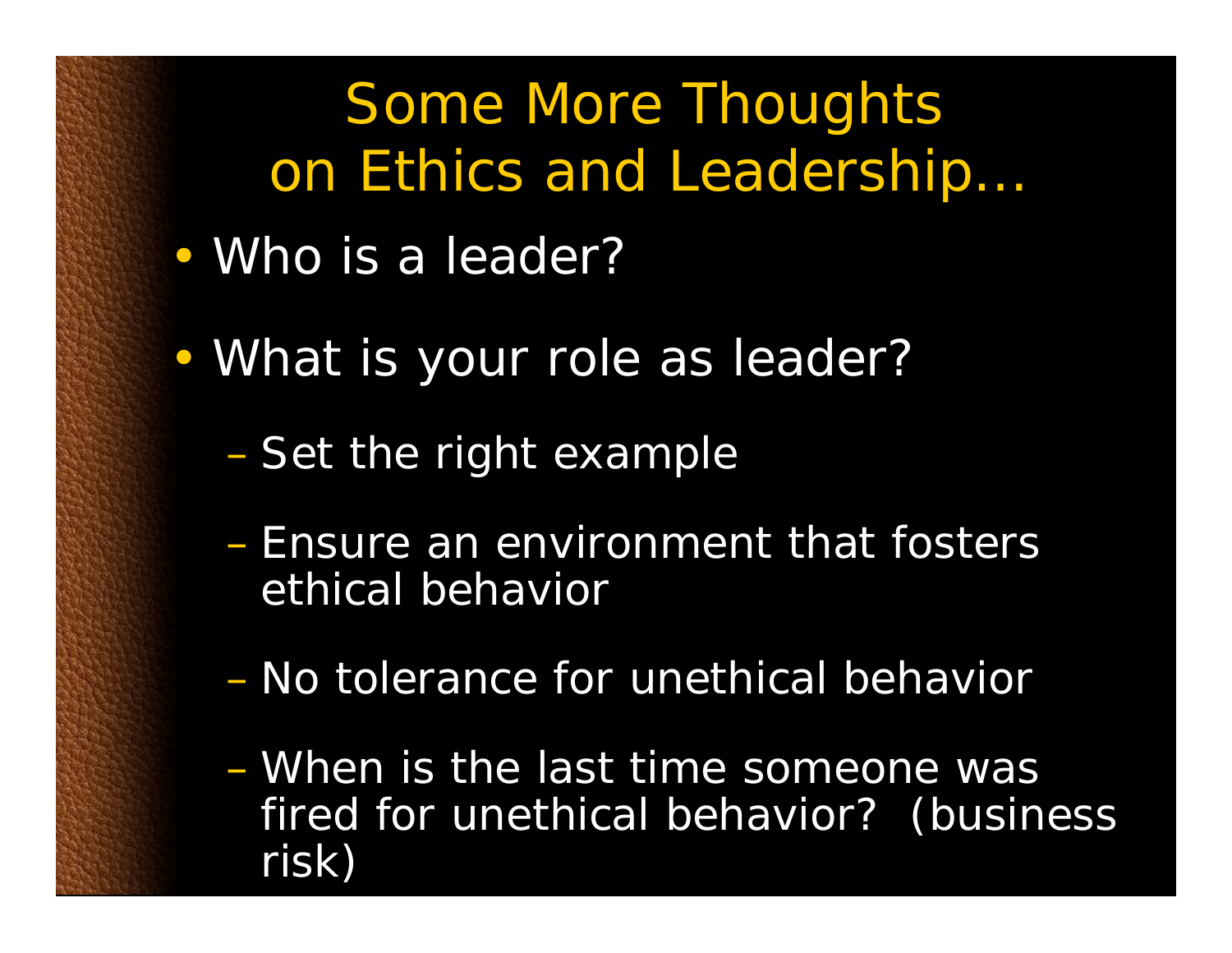One Final Thought on Ethics, Leadership and Foresight…

#### What about the failure of a leader to "foresee"?

#### Is it an ethical issue?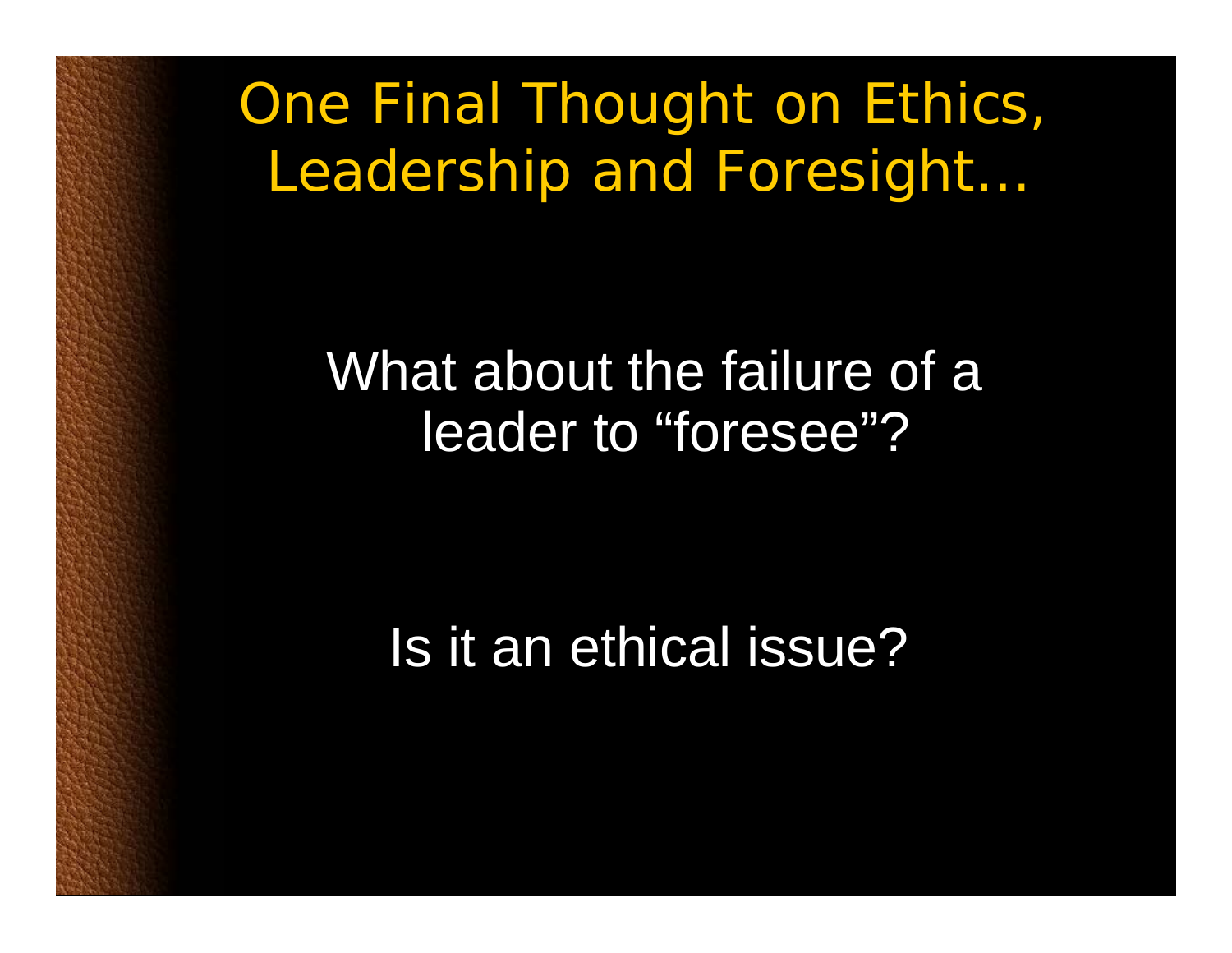One Final Thought on Ethics, Leadership and Foresight…

• A serious ethical compromise today is often the result of a failure at an earlier date to anticipate today's events and take action when the freedom to do the right thing existed\*

 $\checkmark$  Making the tough decision before you have to

\* after Greenleaf on "Servant Leadership"